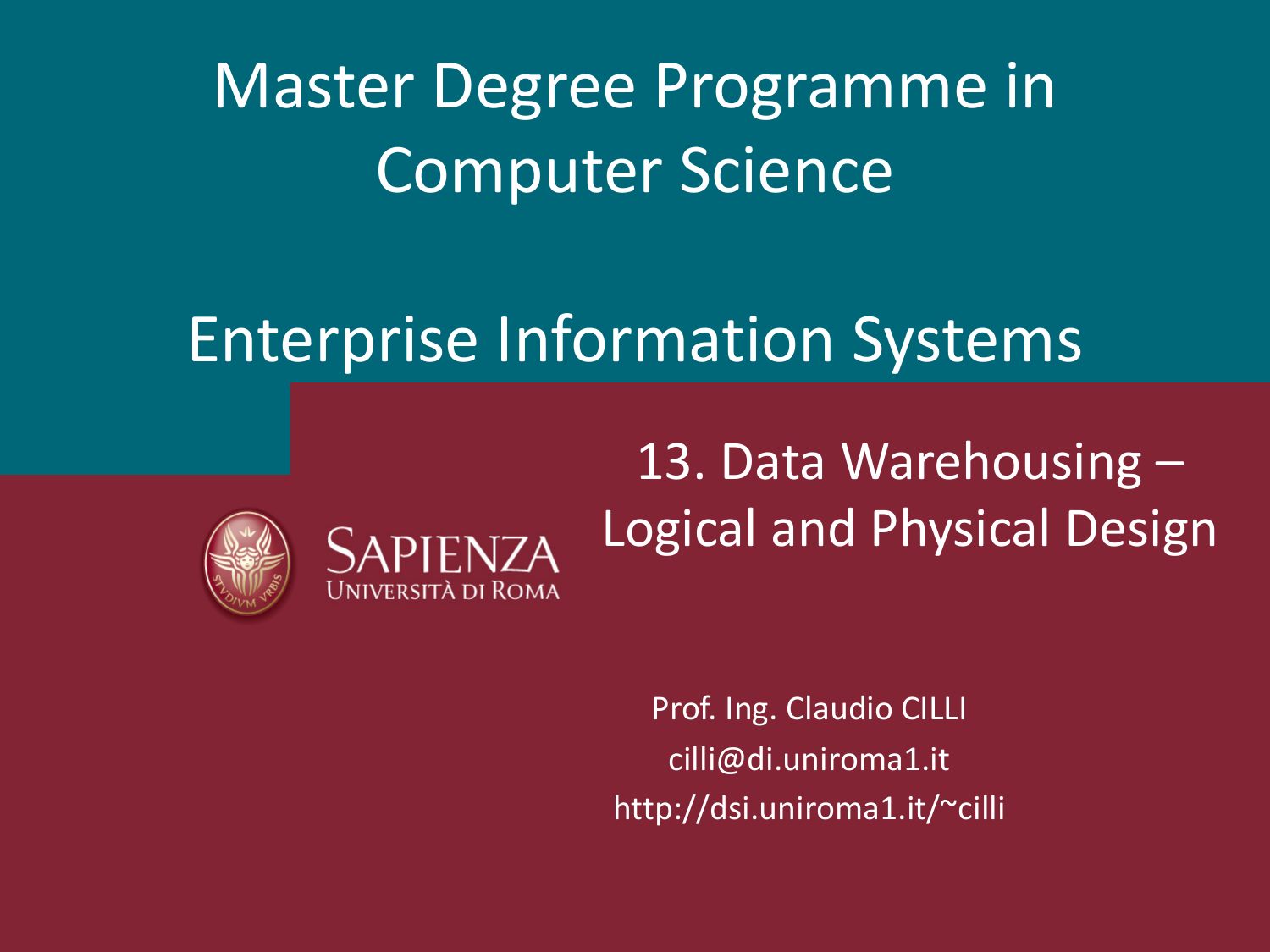## Manipulating hyerarchies



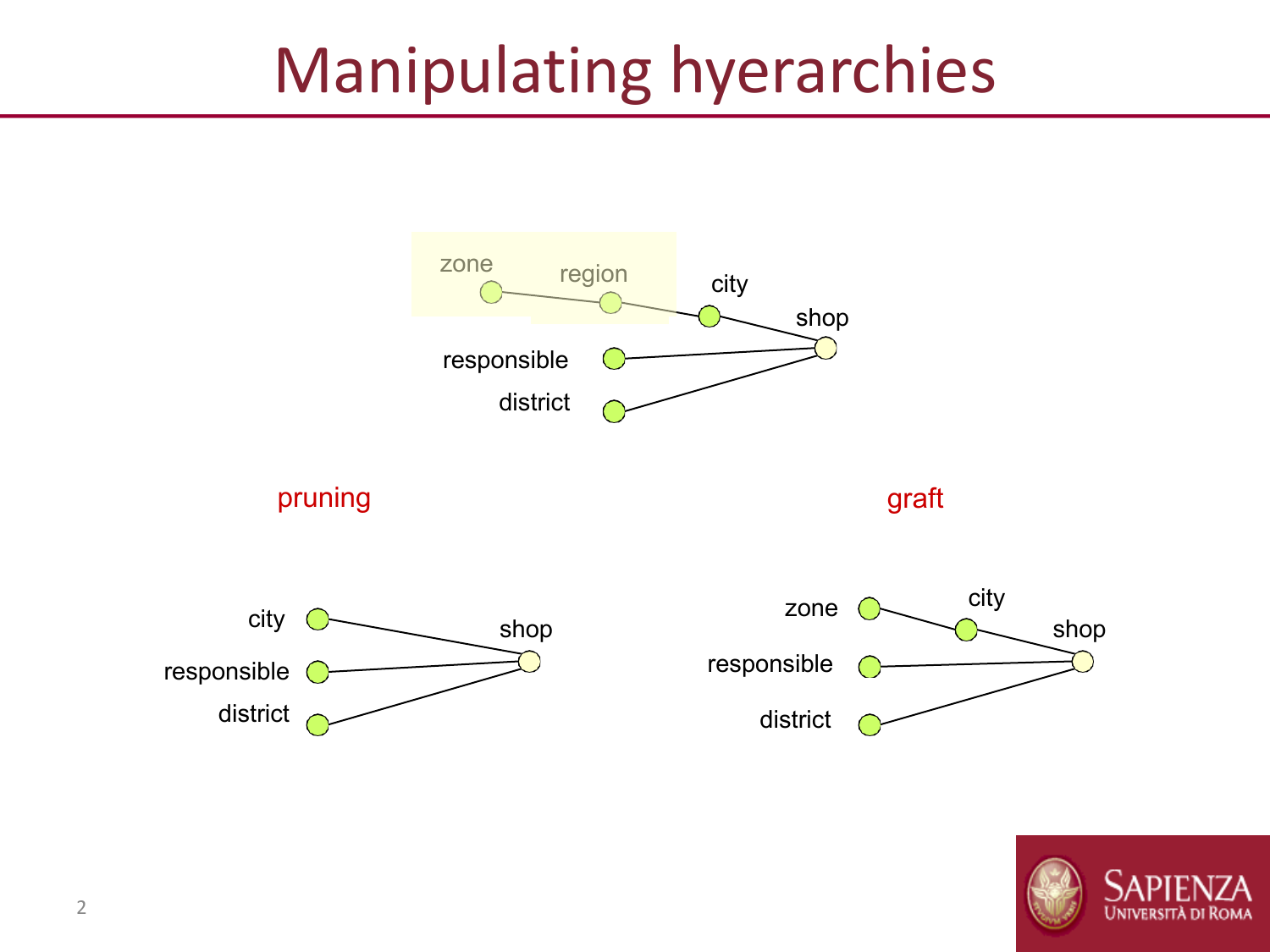#### Alternative representations for DW: \*OLAP

- **ROLAP** Relational On-Line Analitical Processing
- data on relational DBMS indexed access
- **MOLAP** Multidimensional On-Line Analitical Processing
- multidimensional data structures computed access
- **HOLAP** Hybrid On-Line Analitical Processing
- data on structures of both types introduced by Oracle (Express Server, 2002)

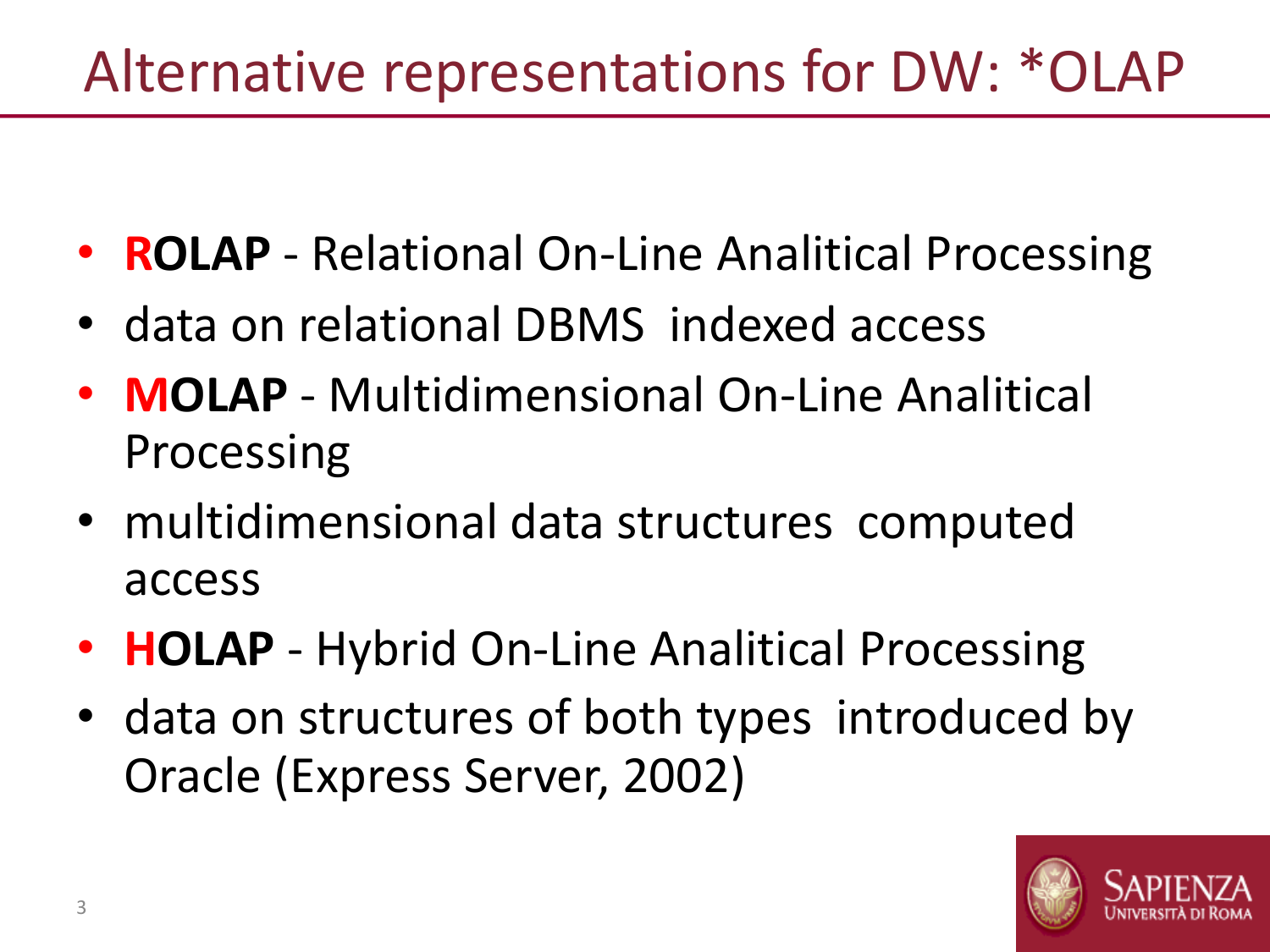#### ROLAP Architecture

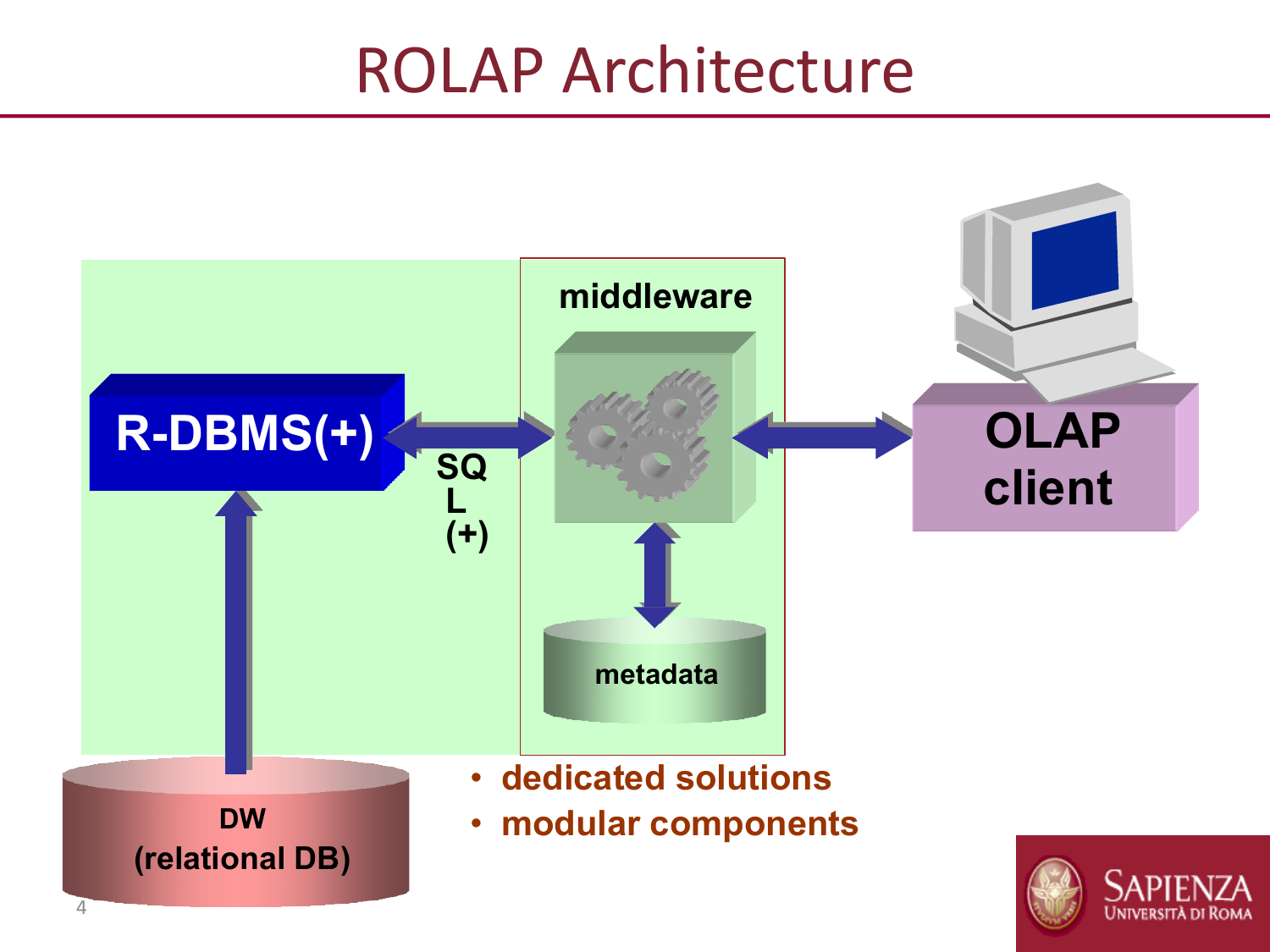# MOLAP Logic Model

- Lack of a standard for both the data structures and the access languages
- Management of the "sparseness" of the data (populated fraction of the multidimensional cube)
	- significant elements identified on the basis of offset (collection of indices of non-zero elements)
	- partitioning into smaller cubes with nearly uniform density (dense or sparse)
	- ad hoc data structures (eg, kd-trees .:)

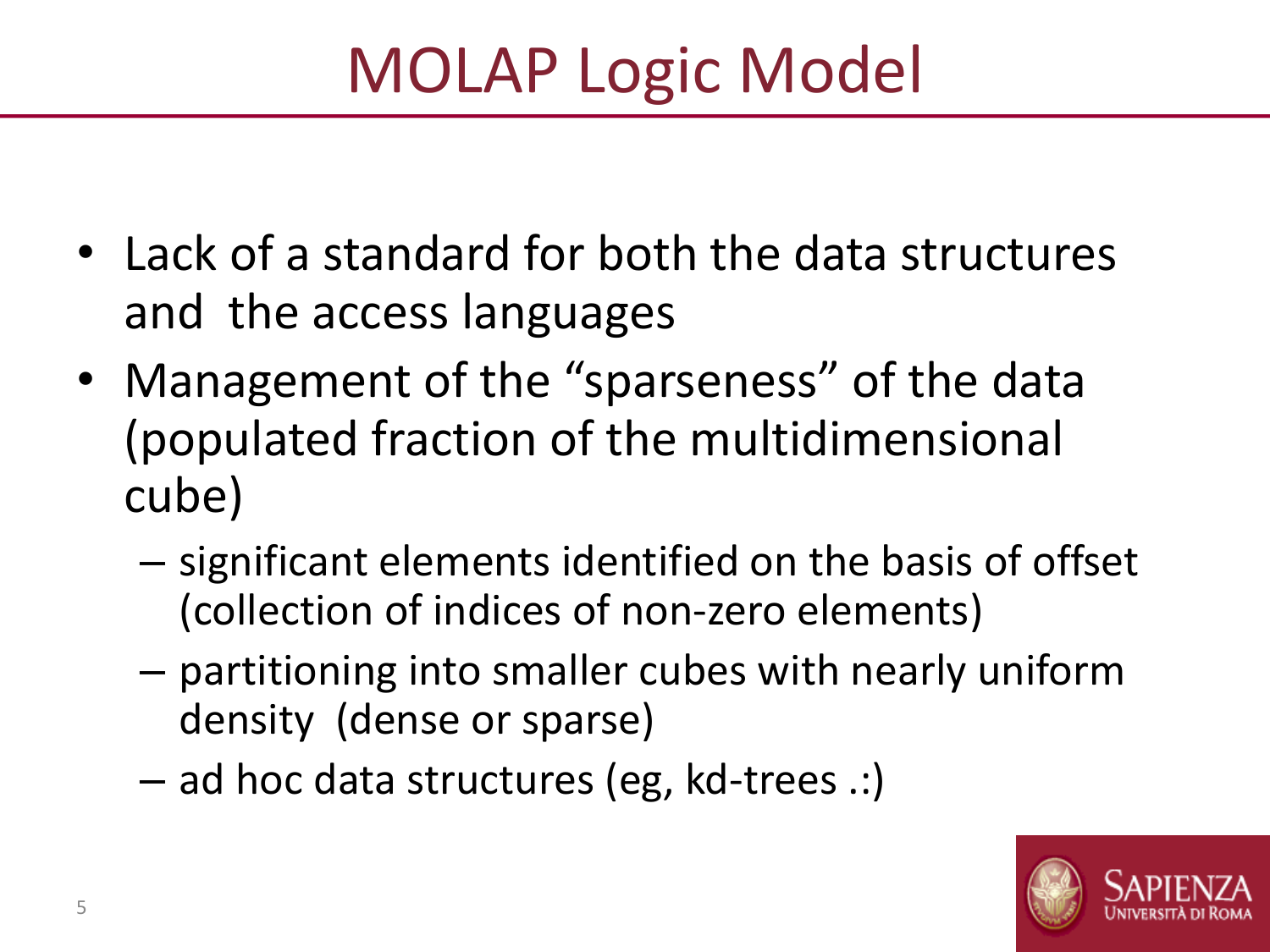# ROLAP Logic Model: STAR-SCHEMA

- One DIMENSION TABLE for each dimension:
	- primary key (usually a surrogate key)
	- a set of attributes with the values for all levels of aggregation
- A single FACT TABLE:
	- primary key: a foreign-key for each of the dimension tables
	- an attribute for each measure
- Full Denormalization (beside the fact table)

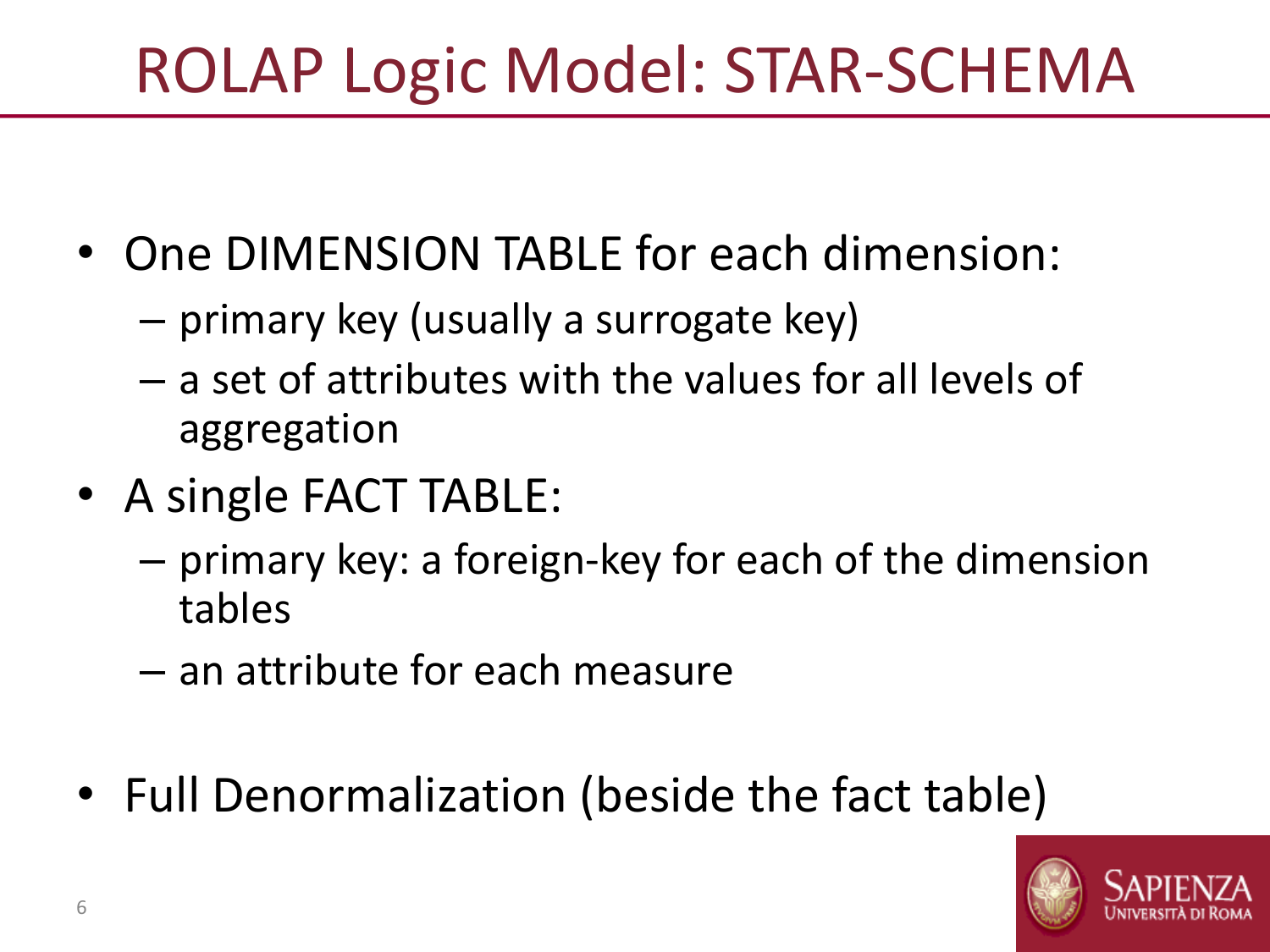#### STAR-SCHEMA: example

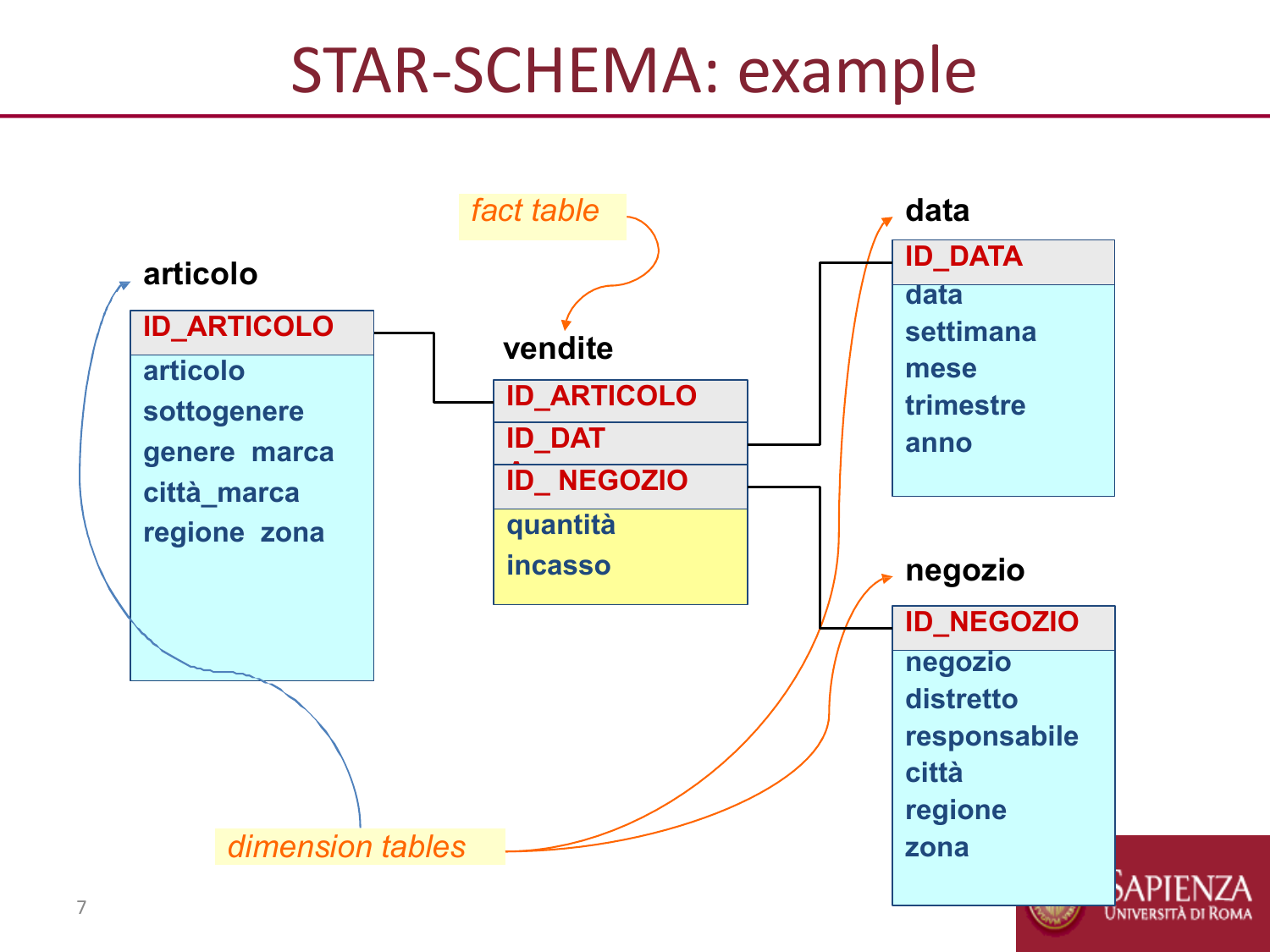# ROLAP Logic Model: SNOWFLAKE

- Starting from the STAR-SCHEMA, it operates a (partial) NORMALIZATION of the dimension tables, obtaining:
	- for each dimension, the single primary dimension table in the Star-Schema can be decomposed, giving rise to a collection of secondary dimension table
	- a single fact table:
		- primary key, a foreign-key for each of the dimensions (and for each dimension table source)
		- an attribute for each measure

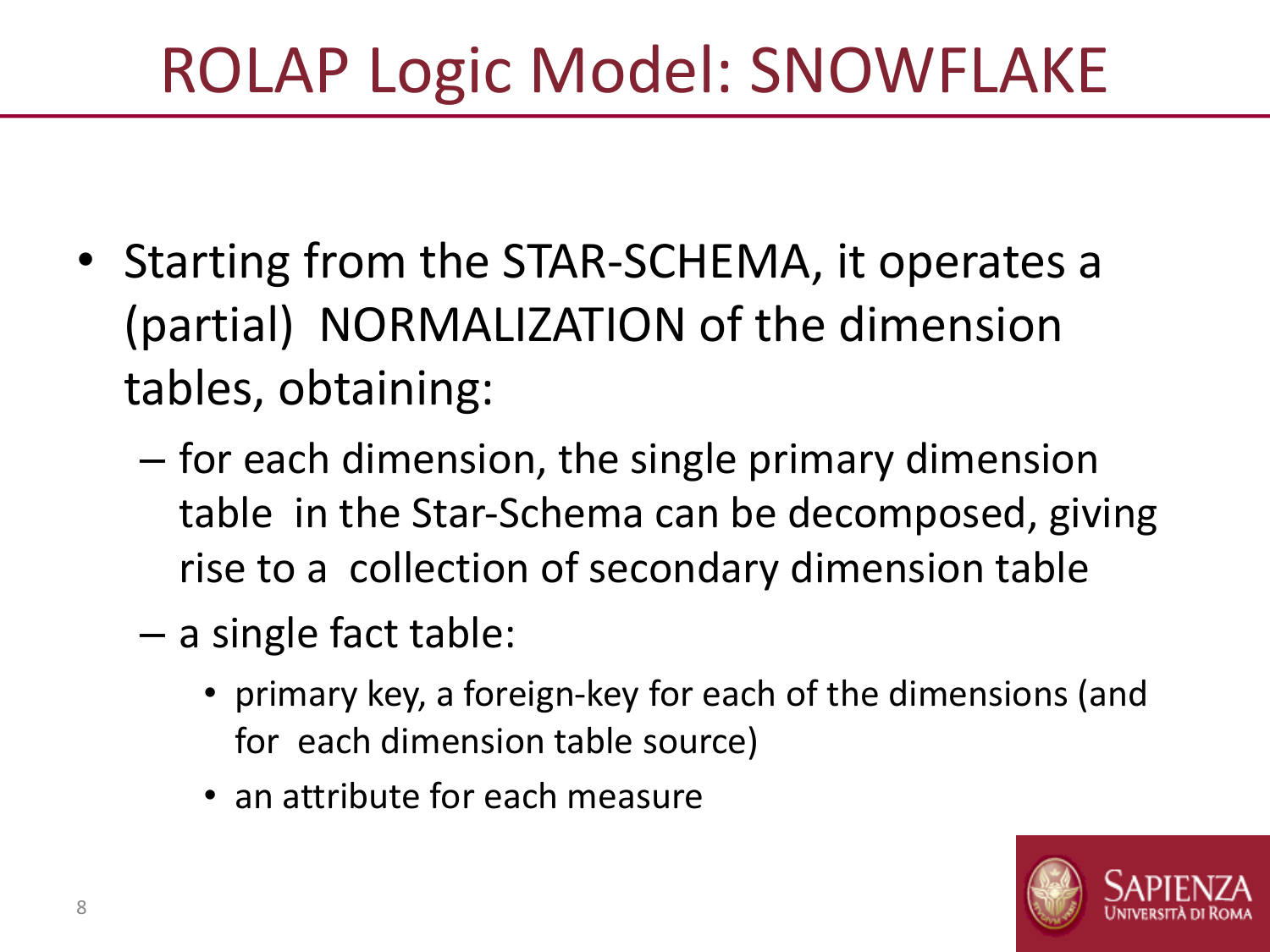## SNOWFLAKE: example

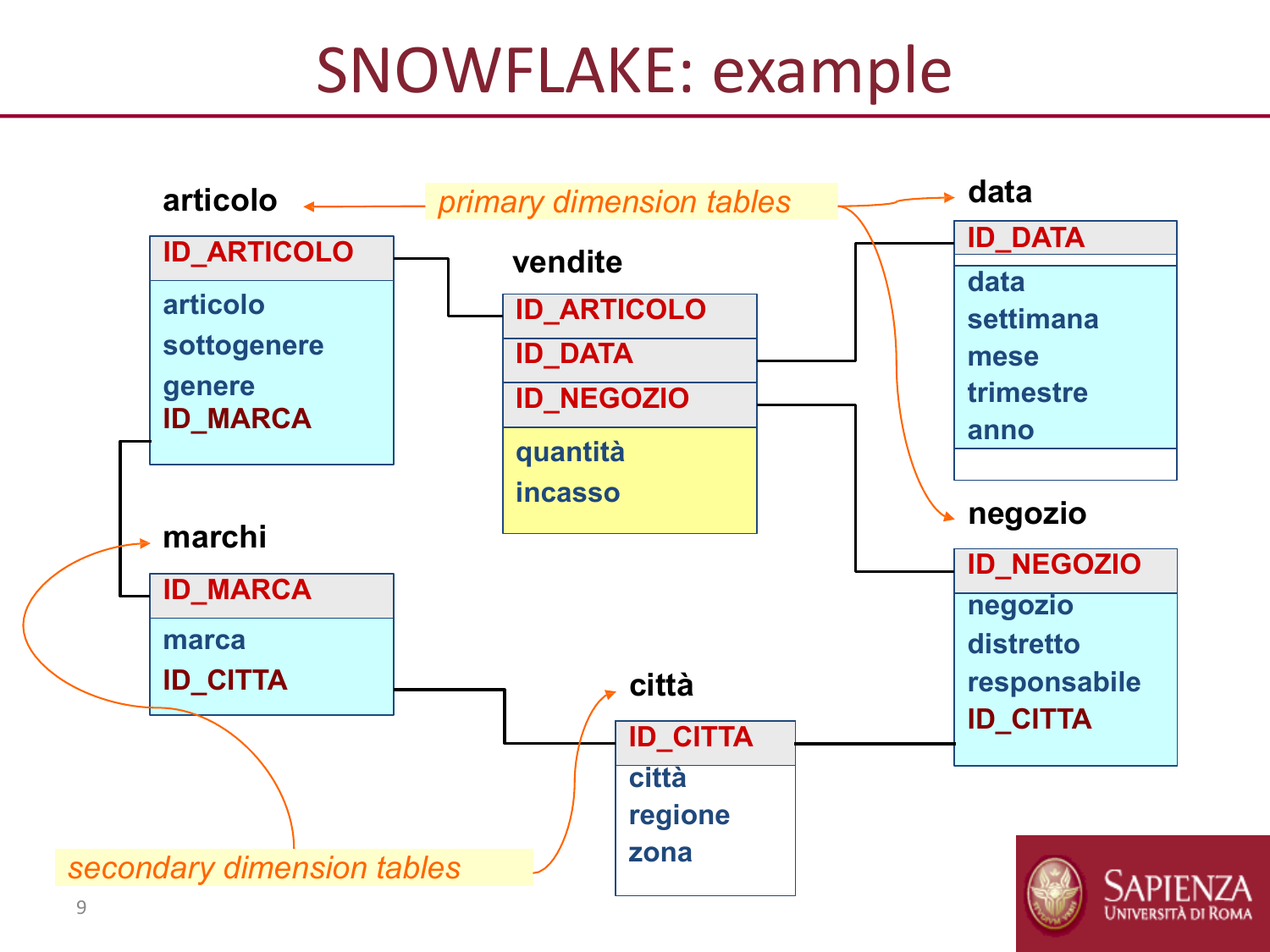# Physical design and VIEWS

- The main operational issue in a Data Warehouse is the performance
- In contrast, the redundancy is not a serious problem, because of the essentially static data in the DW
- To achieve best performance, it operates a partial materialization of views on the Fact Table
- The compensatory measures related to the materialization of views are:
	- additional space (fully redundant data)
	- calculation time when the refresh of the DW

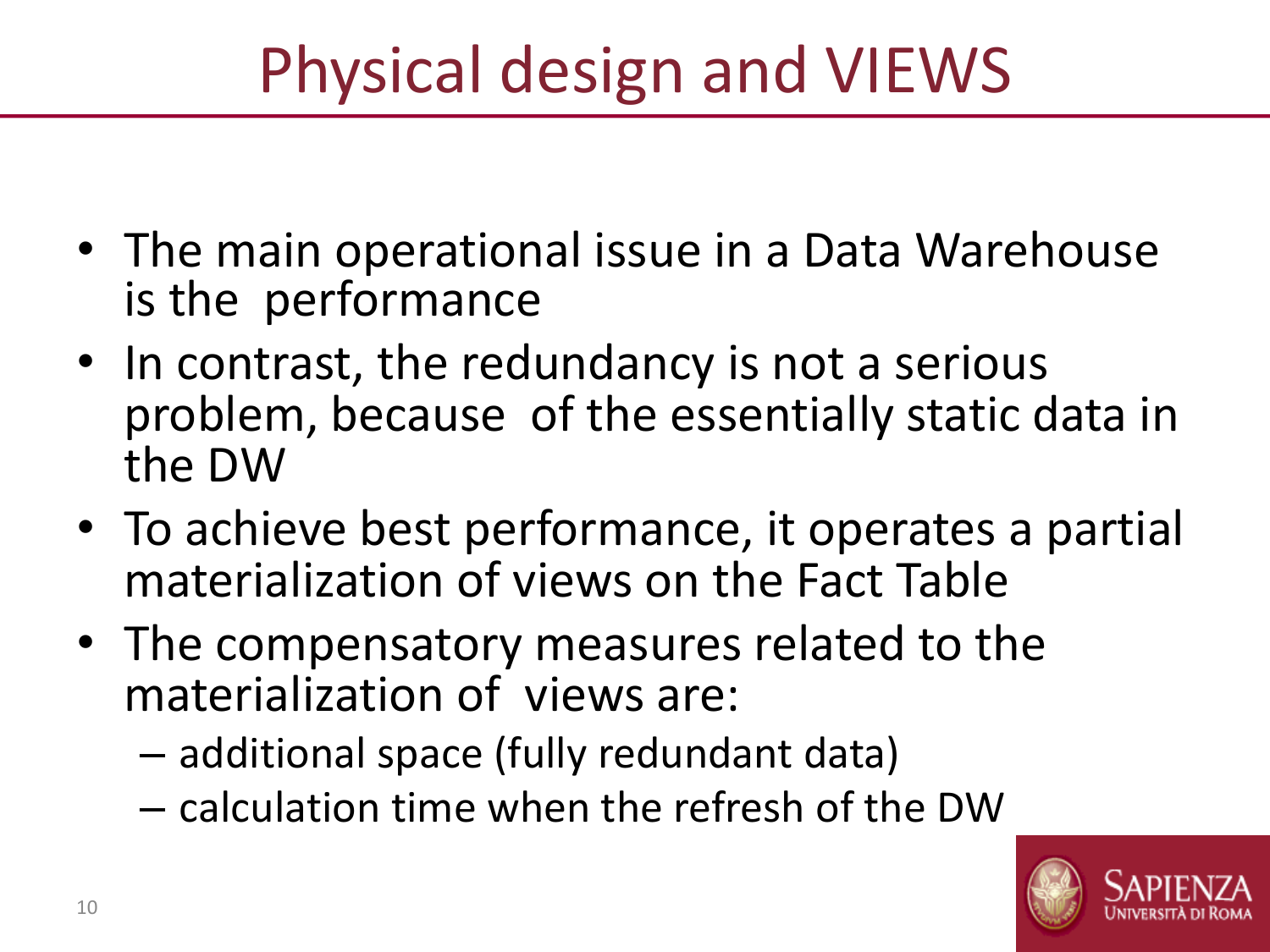# View (Lattice)